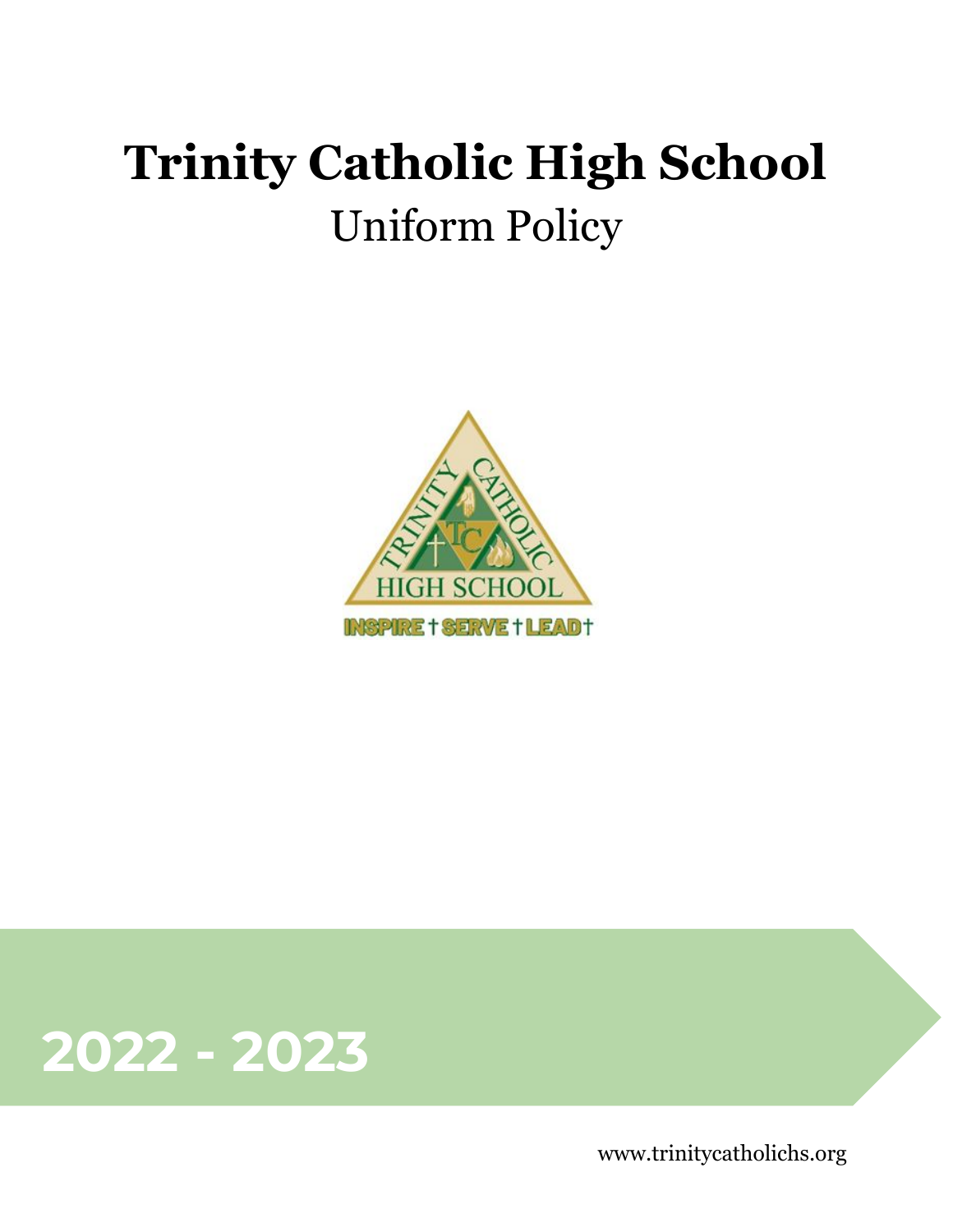# **Uniform Policy**

The uniform policy at Trinity Catholic High School is designed to enhance school pride, unity, and community spirit. Uniforms allow students to place their focus on education and the development of moral values, while supporting the dignity of the individual based on character rather than appearances. Students are expected to present themselves each day in a manner that reflects our investment in education and affirms our community values. Anything deemed distracting to the learning environment will be in violation of these expectations and values of Trinity Catholic High School.

Students are expected to observe the school uniform policy from the moment the student steps on campus until the conclusion of the school day.

Any student that reports to school with a uniform infraction will be sent to the office of the Dean of Students and will be reported as a Level 1 Offense. If appearance is deemed unacceptable, the student may be sent home and reported as an unexcused absence for the classes missed.

The administration of Trinity Catholic High School reserves the right to make any and all judgments on matters not explicitly outlined in this uniform policy, the acceptability of a hairstyle/color, and to assess the acceptability of a student's appearance. The following is the Trinity Catholic High School uniform. Anything that does not conform to these standards is not acceptable. If any item is not listed, it may not be worn.

It is the responsibility of each student and parent/guardian to read, understand, and abide by the Trinity Catholic High School Uniform Policy. The administration reserves the right to alter or amend this Uniform Policy at any time. Should changes be made, the changes will be communicated to parents/guardians and students.

## **Uniform Provider**

The official Uniform Supplier is Risse Brothers School Uniforms, and our contact manager is Mr. Paul Allen.

Clothing may not be purchased from stores other than the approved uniform company, Risse Brothers School Uniforms (www.Rissebrothers.com.) Alternative clothing may not be worn regardless of any attempt to alter them to appear acceptable. Students may be fitted online or at this convenient store location.

**Contact Person:** Mr. Paul Allen (407) 554-2253 1401 Beulah Road Sites 116- 118 Winter Garden, FL 34787.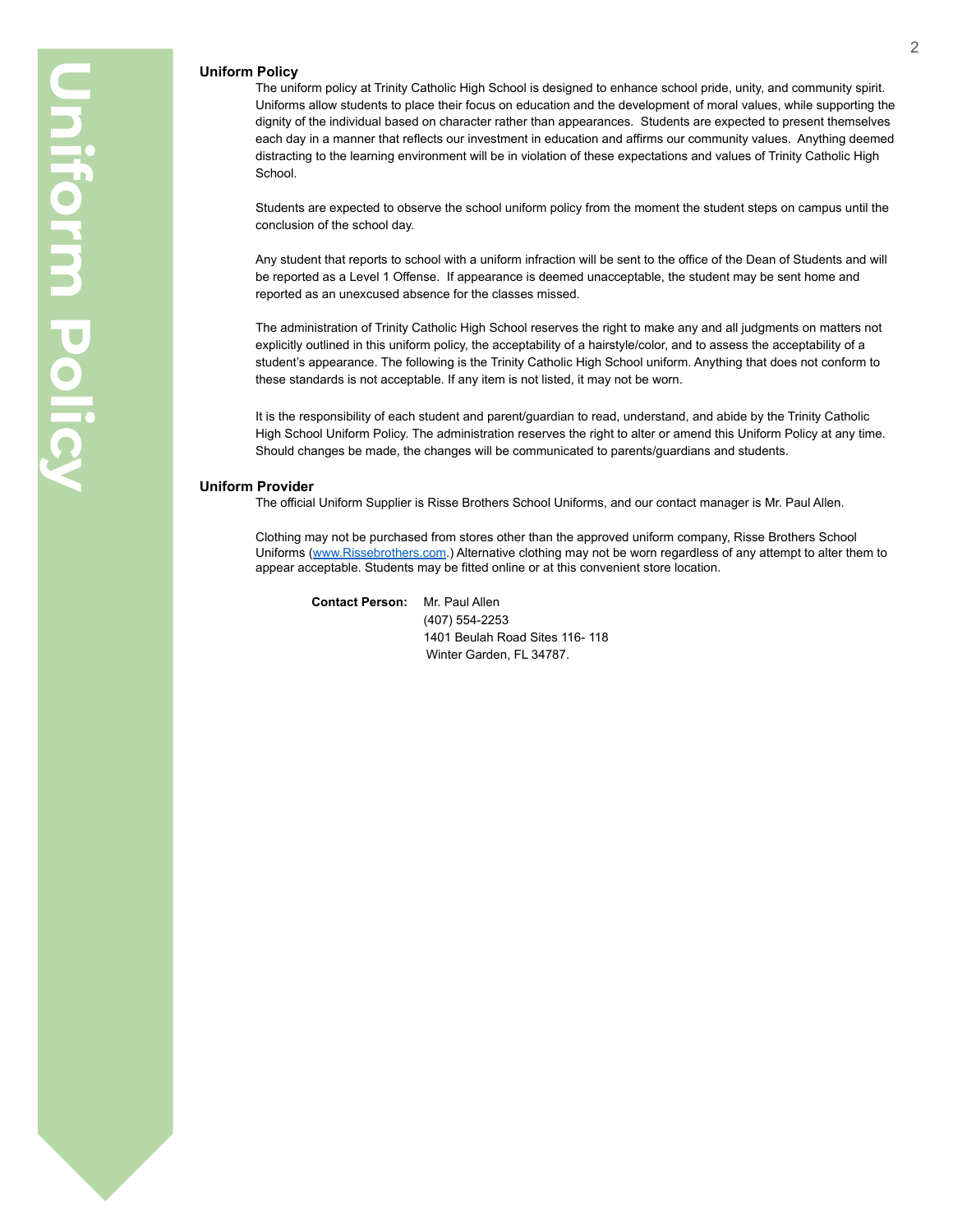# **Girl's Uniform Policy**

#### **Skort**

The two styles of skorts must be purchased from Risse Brothers School Uniforms. Skorts must have the TC shamrock on the bottom front left corner. Skorts must measure longer than the tip of the student's longest finger when arms are fully extended at student's side. Skorts must be worn as intended. If the skort length cannot be fixed to comply with the policy, a new skort must be purchased.

#### **Blouse (Short or quarter-length sleeves)**

The white short sleeve or quarter-length sleeve blouse with TC logo must be purchased from Risse Brothers School Uniforms and worn on all mass days. All buttons must be buttoned except the collar button. The blouse must be tucked and remain tucked into the skort/slacks, unless it has the finished hem. Bra color should blend with the blouse color or skin tone of the student. Undershirts worn must be solid white. Blouse collar must be visible when worn with outerwear.

# **Green Polo (Short or long sleeves)**

The green short sleeve or long sleeve polo with TC logo must be purchased from Risse Brothers School Uniforms. The polo must be tucked and remain tucked into the skort/shorts/slacks for the entire school day. Due to colder weather, during the 2nd and 3rd quarters, a solid white, solid grey, or solid black long-sleeved shirt may be worn under the polo. Polo collar must be visible when worn with outerwear.

#### **Slacks**

Optional khaki flat-front slacks must be purchased from Risse Brothers School Uniforms. Slacks must have the TC shamrock under the front left pocket. Slacks must be worn as intended.

# **Shorts**

Optional shorts must be purchased from Risse Brothers School Uniforms. Shorts must have the TC shamrock on the bottom front left leg. Shorts must measure longer than the tip of the student's longest finger when arms are fully extended at student's side. Shorts must be worn as intended. If the short length cannot be fixed to comply with the policy, a new short must be purchased.

# **Belts**

Belts must be worn with slacks and shorts. Belts must be solid black or brown leather. Belt buckles must be standard size with no logos or emblems.

#### **Shoes**

Students have two options for footwear. The first option is a brown or black leather Sperry. The second option is a predominately white, black, or grey athletic running shoe. All shoes must have laces and must match the predominant color of the shoe. Shoes must be cut below the ankle, have no distinguishable change in elevation, and be worn as intended.

# **Mass Attire**

Mass attire is required for all mass days. The mass uniform for girls includes the following items and must adhere to the uniform policy:

- skort or pants with belt
- white blouse
- v-neck cardigan/sweater from Risse Brothers (*optional*)
- socks or tights and shoes

# **Socks and Tights**

Socks must be solid white, solid black, or solid grey with no design. Tights must be solid white, solid black, or solid grey with no design or texture (ie. fishnet, lace, etc.).

#### **Outerwear**

All outerwear must be purchased through Risse Brothers School Uniforms or Irish Threads (school store located in Student Life). Coats, hats, caps, hoods, bandanas, gloves/mittens are not permitted.

Cold weather days will be identified by the administration and acceptable outerwear will be communicated via email and text.

#### **Spiritwear**

Spiritwear is Trinity Catholic High School sanctioned athletic team and club shirts, polos or outerwear that is preapproved by the Athletic Director and Dean of Students. These items may only be worn on TC Spirit Fridays with the TC uniform bottoms or jeans free of rips, tears, or holes. Spirit Fridays are a privilege and can be revoked on an individual basis.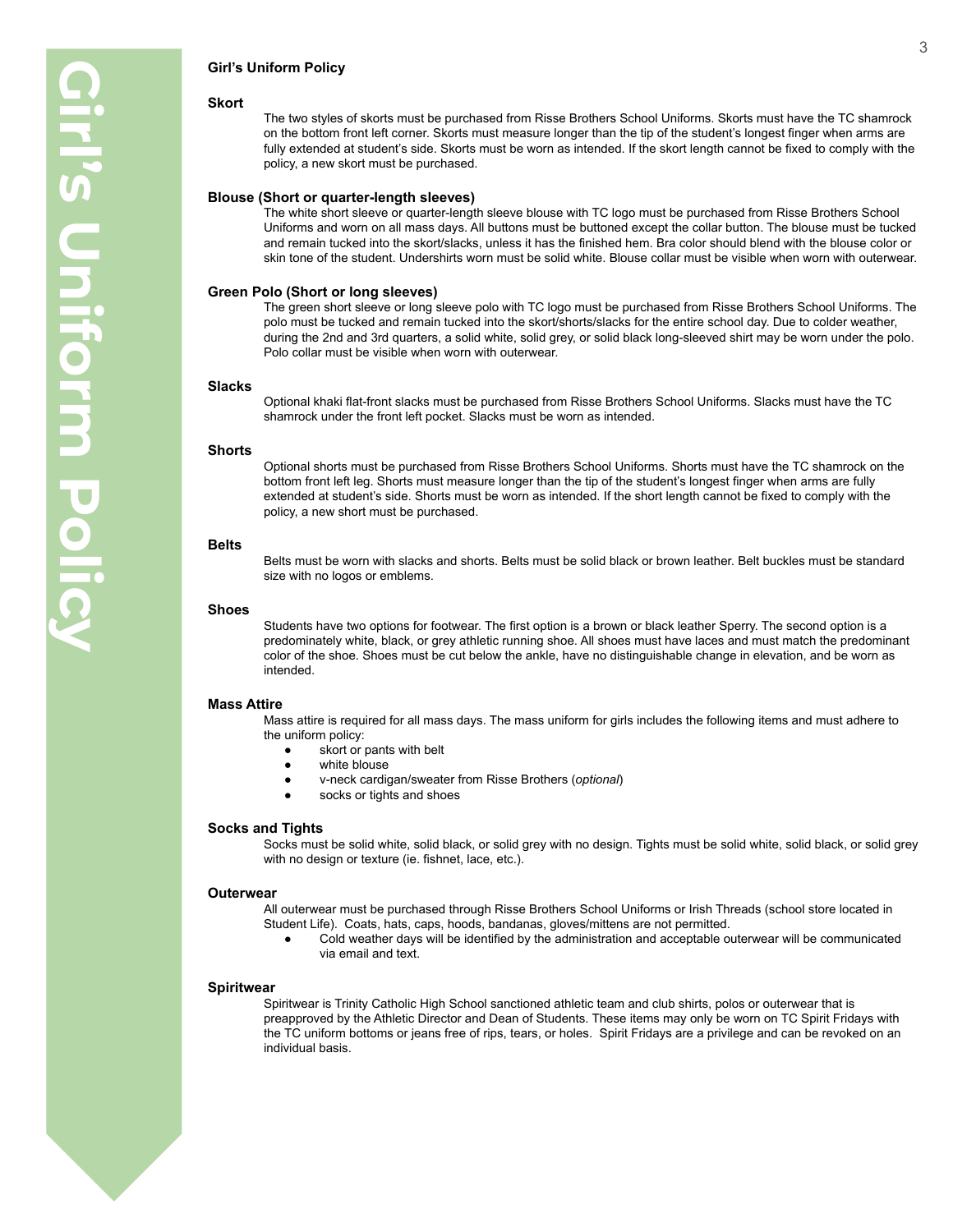# **Girl's Uniform Policy (continued)**

# **Hair**

Hair should be neat, clean, well- groomed, and reflect the professional appearance of the uniform. Hair must not touch eyes. Multicolored or unnaturally colored hair is not permitted. Hair art/design is not permitted.

#### **Accessories**

- Accessories, jewelry, and piercings should be kept to a minimum and reflect the professional appearance of the uniform. Earrings must be simple studs or simple rings. Gauges and spacers are not permitted. Bandaids may not be worn to cover piercings. Visible tattoos must be covered.
	- Examples of unprofessional accessories include, but are not limited to: eyebrow piercing, septum piercing, and lip piercing.

*The administration of Trinity Catholic High School reserves the right to make any and all judgments on matters of acceptable accessories.*

**All pieces of the Trinity Catholic High School uniform must fit properly and may not be faded, torn, or frayed. Proper sizing must be maintained from year to year, this includes shoes, shirts, pants, skorts, shorts, and outerwear. Students who consistently violate the uniform policy regarding shorts and skorts will result in a pants only option.**

# **Medical Uniform Exemption**

A temporary exemption to the school uniform policy may be granted when necessary for medical reasons. The student or parent must provide documentation from a medical professional to the Dean of Students for approval. The Dean will issue a pass to the student showing the start and end date for the uniform modification. The student must carry this pass at all times.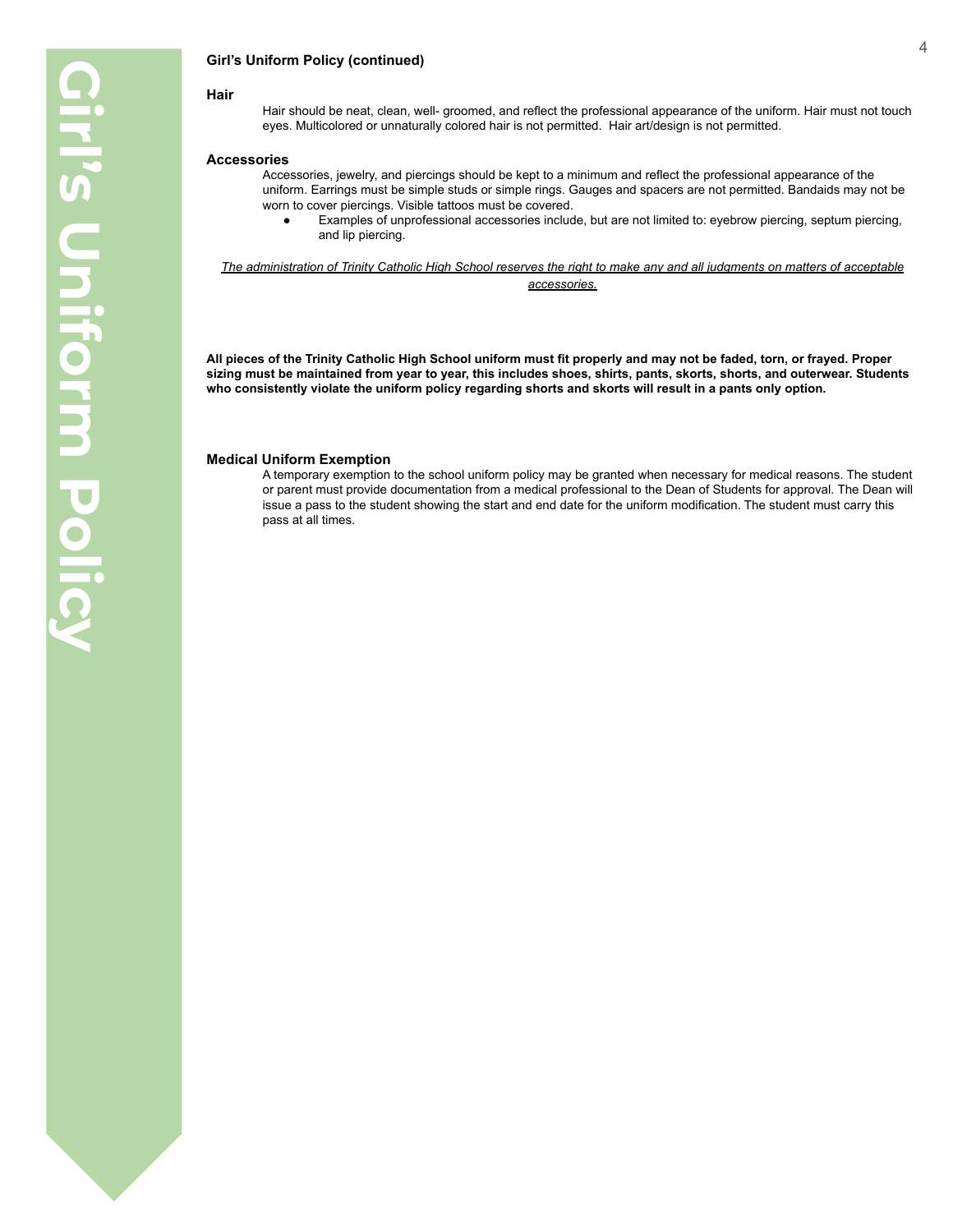# **Boy's Uniform Policy**

#### **Shorts**

The two styles of khaki shorts must be purchased from Risse Brothers School Uniforms. Shorts must have the TC shamrock above the back left pocket and longer than a 5.5" inseam. Shorts must be worn as intended. If the short length cannot be fixed to comply with the policy, new shorts must be purchased. Undergarments cannot be visible below the hem of the shorts or above the waistline.

# **Oxford Shirt**

The white oxford short sleeve or long sleeve with TC logo must be purchased from Risse Brothers School Uniforms and worn on all mass days. Collar and cuffs must be buttoned at all times. The shirt must be tucked so the belt and waistband of the pants are visible. Undershirts must be solid white. Shirt collar must be visible when worn with outerwear.

# **Green Polo (Short or long sleeves)**

The green short sleeve or long sleeve polo with TC logo must be purchased from Risse Brothers School Uniforms. The polo must be tucked so the belt and waistband of the pants/shorts are visible. Due to colder weather, during the 2nd and 3rd quarters, a solid white, solid grey, or solid black long-sleeve shirt may be worn under the polo. Polo collar must be visible when worn with outerwear.

# **Pants**

Khaki flat-front pants must be purchased from Risse Brothers School Uniforms and worn on all mass days . Pants must have the TC shamrock above the back left pocket. Pants must be worn as intended. Undergarments cannot be visible above the waistline.

#### **Belts**

Belts must be worn with pants or shorts. Belts must be solid black or brown leather. Belt buckles must be standard size with no logos or emblems.

### **Shoes**

Students have two options for footwear. The first option is a brown or black leather Sperry. The second option is a predominately white, black, or grey athletic running shoe. All shoes must have laces and must match the predominant color of the shoe. Shoes must be cut below the ankle, have no distinguishable change in elevation, and be worn as intended.

#### **Ties**

The school necktie or bow tie must be purchased from Risse Brothers School Uniforms. Necktie must be worn within 3" of the belt buckle. Necktie or bow tie must look neat and worn as intended for the entirety of the school day.

#### **Mass Attire**

Mass attire is required for all mass days. The mass uniform for boys includes the following items and must adhere to the uniform policy:

- pants with belt
- white oxford shirt with necktie or bow tie
- v-neck cardigan/sweater from Risse Brothers (*optional*)
- socks and shoes

#### **Socks**

Socks must be solid white, solid black, or solid grey with no design.

# **Outerwear**

All outerwear must be purchased through Risse Brothers School Uniforms or Irish Threads (school store located in Student Life). Coats, hats, caps, hoods, bandanas, gloves/mittens are not permitted.

Cold weather days will be identified by the administration and acceptable outerwear will be communicated via email and text.

# **Spiritwear**

Spiritwear is Trinity Catholic High School sanctioned athletic team and club shirts, polos or outerwear that is preapproved by the Athletic Director and Dean of Students. These items may only be worn on TC Spirit Fridays with the TC uniform bottoms or jeans free of rips, tears, or holes. Spirit Fridays are a privilege and can be revoked on an individual basis.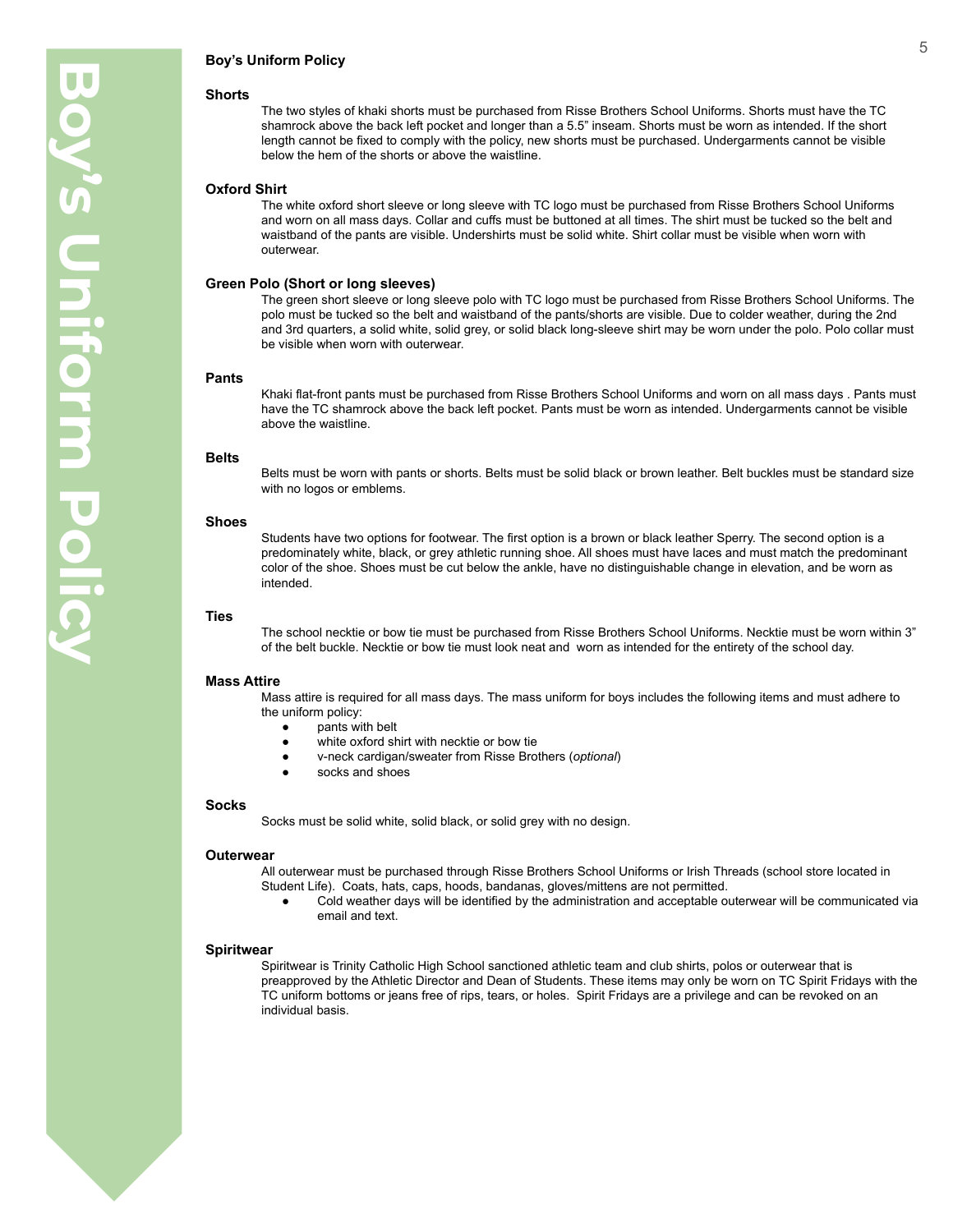# **Boy's Uniform Policy (continued)**

#### **Hair**

Hair should be neat, clean, well-groomed, and reflect the professional appearance of the uniform. Multicolored or unnaturally colored hair is not permitted. The maximum acceptable length of hair for boys may not touch the eyebrows, top of the ear, or top of the shirt collar. Sideburns may extend to the bottom of the ear. Dreads, cornrows, and braids are permitted as long as the cut adheres to the uniform policy. Hair accessories, buns, ponytails, and hair art/design is not permitted.

#### **Facial Hair**

Facial hair is not permitted.

#### **Accessories**

Accessories and jewelry should be kept to a minimum and reflect the professional appearance of the uniform. Piercings must be a single, simple stud per ear. Gauges and spacers are not permitted. Bandaids may not be worn to cover piercings. Visible tattoos must be covered.

Examples of unprofessional accessories include, but are not limited to: eyebrow piercing, septum piercing, and lip piercing.

*The administration of Trinity Catholic High School reserves the right to make any and all judgments on matters of acceptable accessories.*

**All pieces of the Trinity Catholic High School uniform must fit properly and may not be faded, torn, or frayed. Proper sizing must be maintained from year to year, this includes shoes, shirts, pants, shorts, and outerwear. Students who consistently violate the uniform policy regarding shorts will result in a pants only option.**

# **Medical Uniform Exemption**

A temporary exemption to the school uniform policy may be granted when necessary for medical reasons. The student or parent must provide documentation from a medical professional to the dean of students for approval. The dean will issue a pass to the student showing the start and end date for the uniform modification. The student must carry this pass at all times.